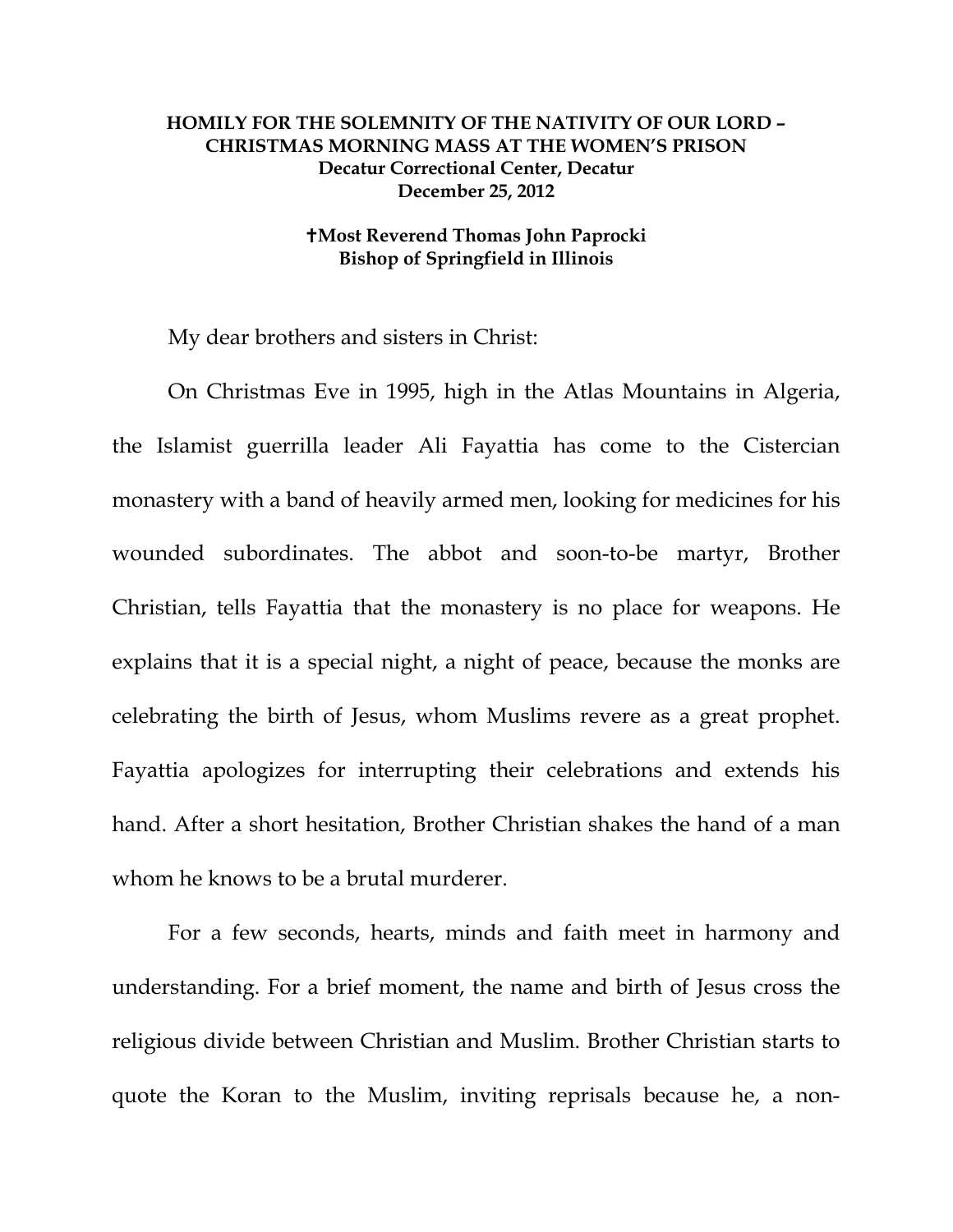Muslim, uses the words that Fayattia holds sacred. Those words form a second bridge: the quotation that Brother Christian starts, Fayattia finishes. The two men and the two great religions are united in the word of God.

The film *Of Gods and Men* recalls this true story of the martyrdom of a community of French Cistercian monks, who died because they witnessed for peace. Ali Fayattia also died, but he died because he chose violence. Yet Brother Christian and Fayattia showed that, united by the word of God, there is no need for conflict.

 When Brother Christian and Ali Fayattia spoke of Christmas and the birth of Jesus, their thoughts focused on the sacred. The monk spoke of Jesus, the Word of God. When they concentrated on God, they spoke the same language. There was no conflict and that is why they were able to shake hands.

Christmas reminds us that God, in Jesus, is present in our midst. I have come here among you on this Christmas Day as a sign and a reminder that Christ is in your midst, even here, in prison. God has not abandoned you.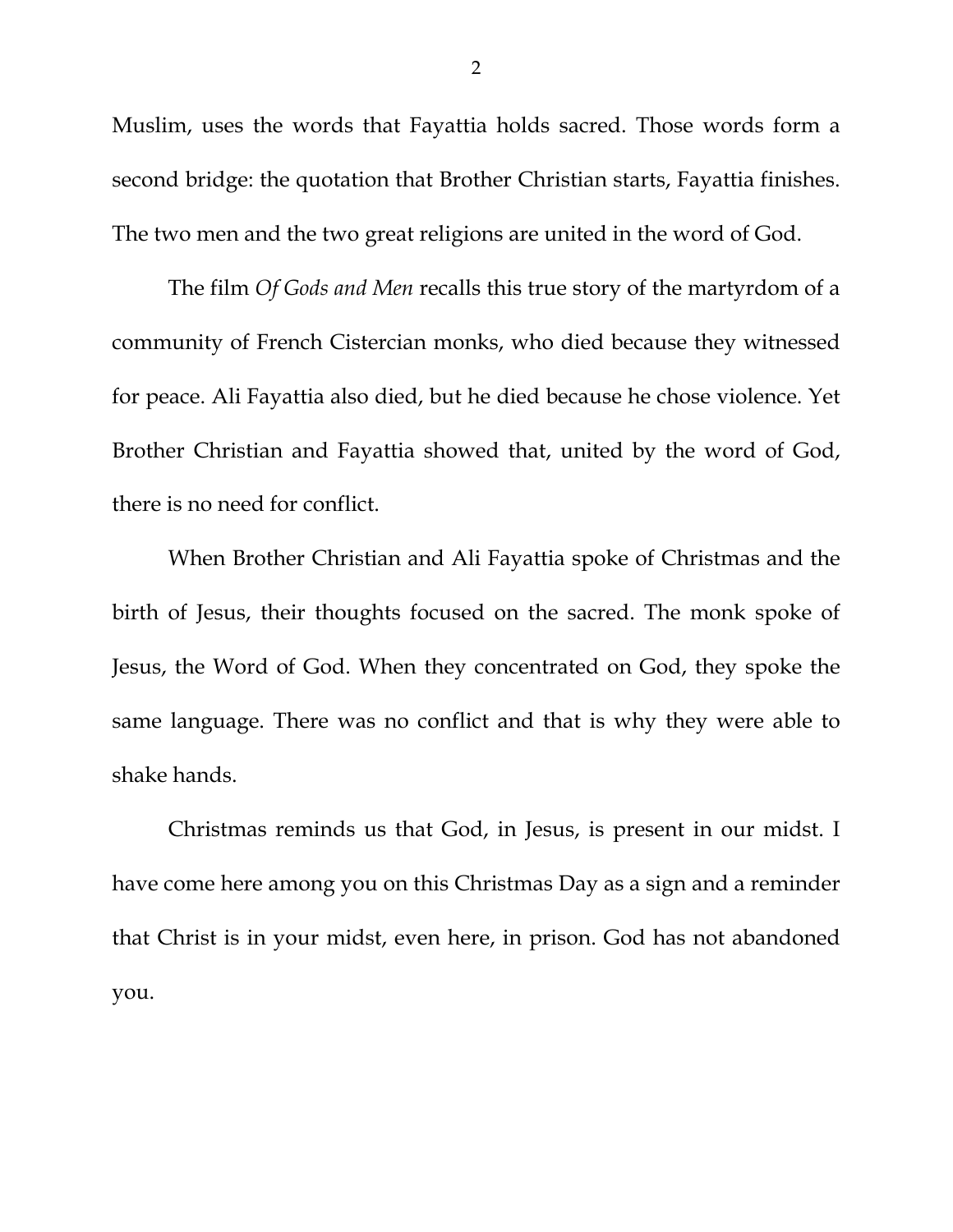We are sometimes tempted to think or to imagine that Jesus has left us completely alone, that he no longer cares for us, but Holy Mother Church gently corrects this thought and reminds us that

The Lord Jesus, the king of glory, the conqueror of sin and death, ascended to heaven while the angels sang his praises. Christ, the mediator between God and man, judge of the world and Lord of all, has passed beyond our sight, not to abandon us but to be our hope. Christ is the beginning, the head of the Church; where he has gone, we hope to follow" (Preface: Ascension II).

This, then, is the hope that belongs to Jesus' call: to be with him forever in his kingdom!

 This is why Jesus gave to the Apostles his Great Commission: "Go, therefore, and make disciples of all nations, baptizing them in the name of the Father, and of the Son, and of the Holy Spirit, teaching them to observe all that I have commanded you. And behold, I am with you always, until the end of the age" (Matthew 28:19-20).

 It is this final command of the Lord that has brought me here to you today. As a Bishop, a Successor of the Apostles, this same Commission has been given to me, and in it my priests also share. I have come to remind you of Christ's love and concern for you. He wants you to be with him in his kingdom. I urge you, then, to encounter him frequently in the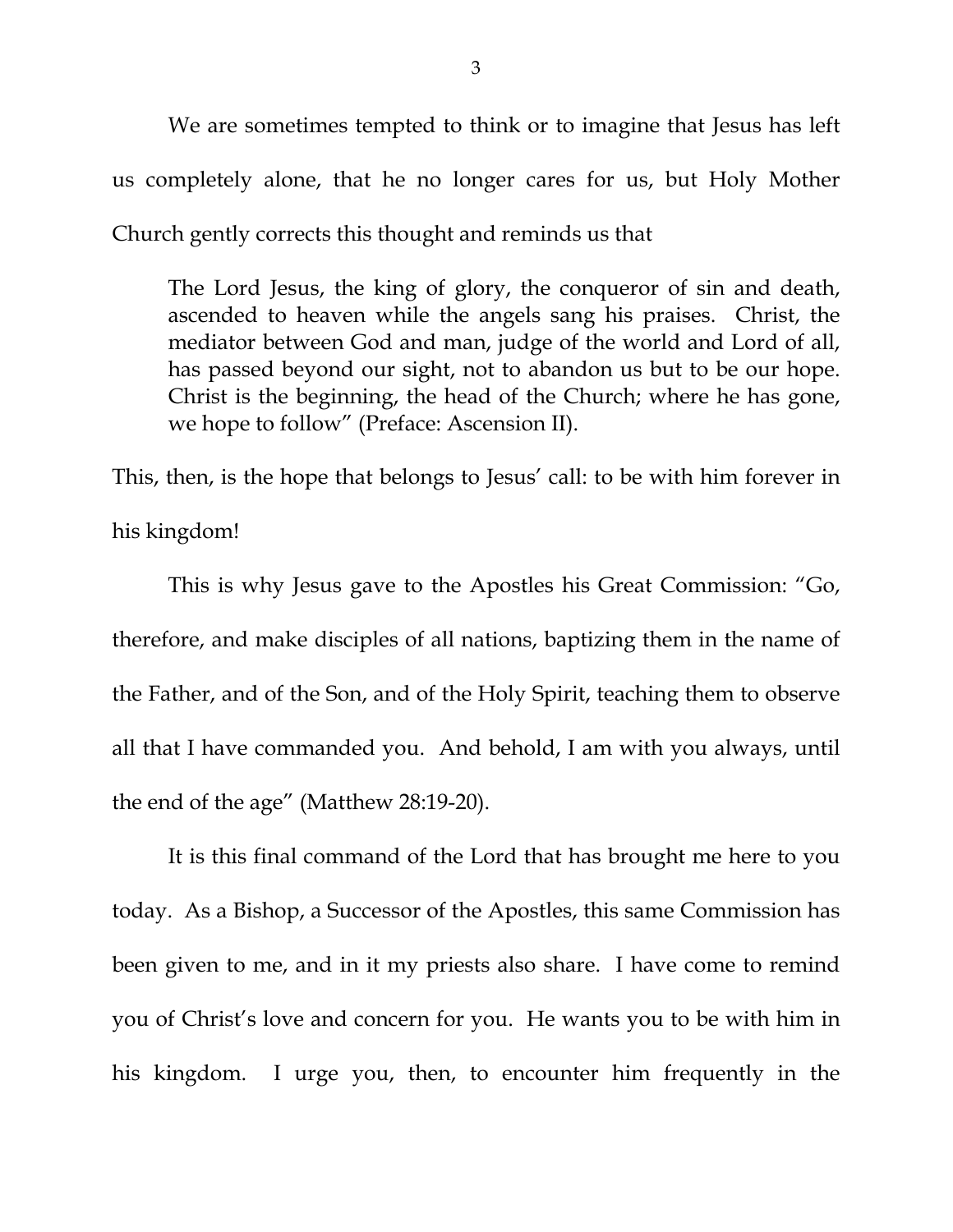Sacraments, especially in Confession and in Holy Communion and to seek always to follow his commands of love.

 I also hope that my presence here today is a clear sign and witness to the important place that ministry within the prisons in the Diocese of Springfield in Illinois has in my heart. When so many people in society are ready to write you off, as we say, the Church, united with Christ her Head, remains with you. Jesus never abandons you, and neither will the Church, so long as you remain close to her.

 I do not want you to lose hope simply because you are imprisoned. The Lord's grace is powerful and effective even here. If we look at the lives of the saints, we see that a time spent in prison was a profound moment of conversion in many of their lives. We think, especially, of Saint Dismas, the Good Thief, who, while hanging on a cross next to Jesus, expressed his faith and his sorrow for his sins, when he said to the Lord: "Jesus, remember me when you come into your kingdom," to which Jesus replied, "I assure you, today you will be with me in paradise" (Luke 23:42-43).

 The grace of conversion is needed in the heart of every member of the faithful. We must all look to the Crucified and Risen Lord, who has ascended to the right hand of the Father, where he intercedes for us, and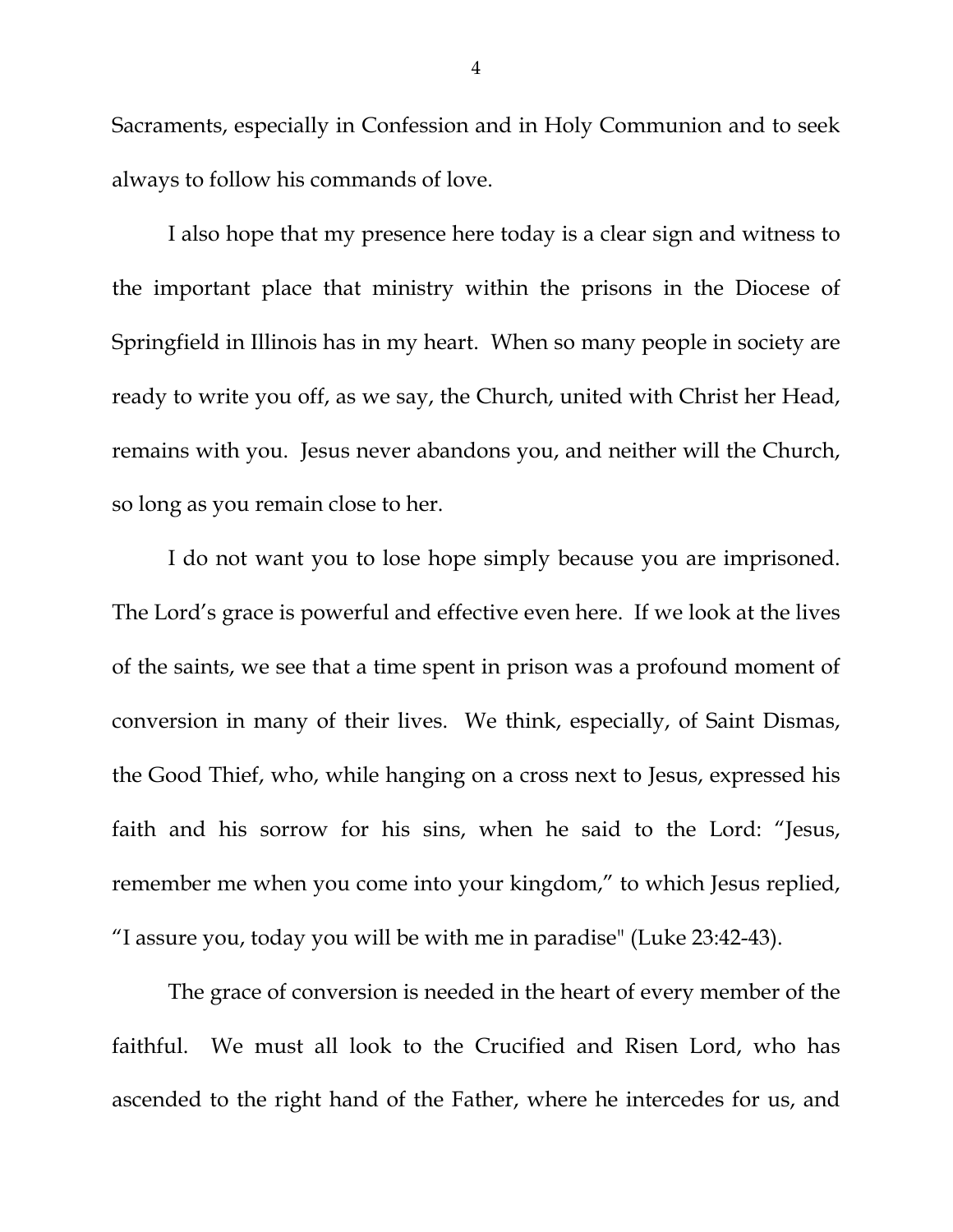beg him to remove the darkness from the eyes of our hearts. If we cooperate with his grace and allow him to do so, then we might live no longer in sin but bask, rather, in the light of his Word, of his commands, that shines as a lamp marking out the path that leads to heaven (cf. Psalm 119:105).

 If you live in this way, seeking always to be motivated in all things by the love of God and of neighbor, then on the day of judgment you will be counted among the sheep, among the flock of the Good Shepherd who laid down his life for his sheep, and you will hear him say to you, "Come, O blessed of my Father, inherit the kingdom prepared for you from the foundation of the world."

 As we continue our celebration of the birth of our Savior in Bethlehem, I note that the word *Bethlehem* means "House of Bread." The child Jesus came not only to redeem us through his death and resurrection, but to nourish and sustain us with His very Body and Blood, as He does tonight and each time we receive Him in Holy Communion.

A wonderful poem by Adam Seems called *Kneeling in Bethlehem*, captures the truth announced by the angel to the shepherds that first Christmas night in Bethlehem: